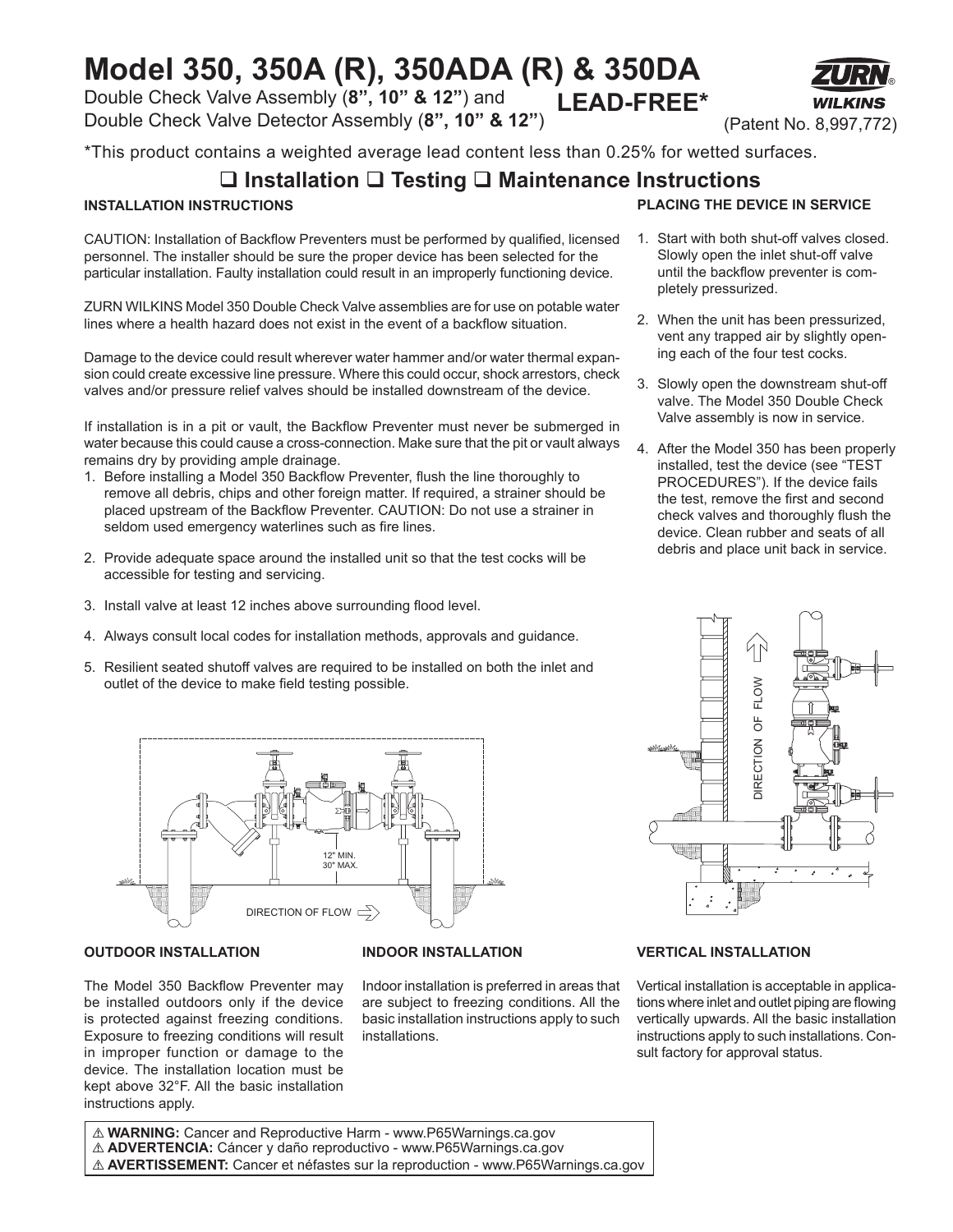### Testing Procedures

### **MODEL 350 DOUBLE CHECK VALVE ASSEMBLY**

*Equipment Required: Differential pressure gauge test kit.*

#### **TEST NO. 1 - TIGHTNESS OF #1 CHECK VALVE**

#### REQUIREMENT:

The static pressure drop across check valve #1 shall be at least 1.0 psid. If test cock #3 is not at the highest point of the check valve body, then a vertical tube must be installed on test cock #3 so that it rises to the top of the check valve body.

#### PROCEDURE:

- 1. Slowly open all 4 test cocks to remove any foreign material and attach fittings.
- 2. Attach hose from the high side of the test kit to the #2 test cock.
- 3. Open test cock #2 and bleed all air from the hose and gauge by opening the high side bleed needle valve. Close high side bleed needle valve. If a tube is attached to test cock #3, open test cock #3 to fill the tube. Close test cock #3. Close #2 shut-off valve then close the #1 shut-off valve.
- 4. Hold gauge at same level as test cock #3 or water level in tube. Slowly open test cock #3. Record the static pressure drop across check valve #1 after gauge reading stabilizes and water stops running out of test cock #3.
- 5. Close all test cocks, open shut-off valve #1 and remove test equipment.

#### **TEST NO. 2 - TIGHTNESS OF #2 CHECK VALVE**

#### REQUIREMENT:

The static pressure drop across check valve #2 shall be at least 1.0 psid. If test cock #4 is not at the highest point of the check valve body, then a vertical tube must be installed on test cock #4 so that it rises to the top of the check valve body.

#### PROCEDURE:

- 1. Attach hose from the high side of the test kit to the #3 test cock.
- 2. Open test cock #3 and bleed all air from the hose and gauge by opening the high side bleed needle valve. Close high side bleed needle valve. If a tube is attached to test cock #4, open test cock #4 to fill the tube. Close test cock #4. Close #1 shut-off valve.
- 3. Hold gauge at same level as test cock #4 or water level in tube. Slowly open test cock #4. Record the static pressure drop across check valve #2 after gauge reading stabilizes and water stops running out of test cock #4.
- 4. Close all test cocks, slowly open shut-off valve #1 & #2 and remove test equipment.



*1747 Commerce Way, Paso Robles, CA 93446 Phone:855-663-9876 Fax:805-238-5766*



2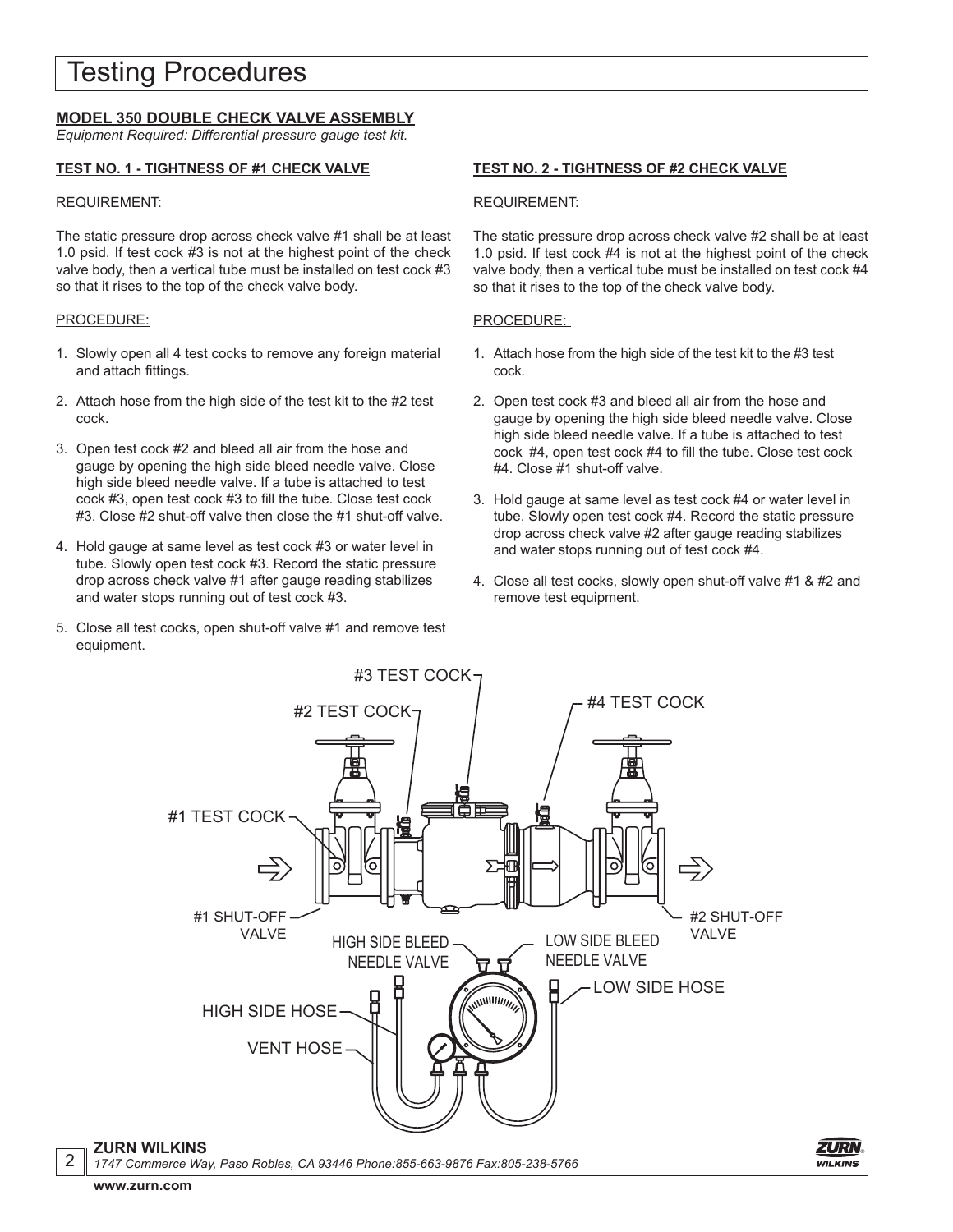### Maintenance Instructions



**CHECK ASSEMBLY**

All Model 350 Double Check Valve Backflow Preventers must be inspected and maintained by licensed personnel at least once a year or more frequently as specified by local codes. Replacement of worn or damaged parts must only be made with genuine "ZURN WILKINS" parts.

#### **GENERAL MAINTENANCE**

- 1. Clean all parts thoroughly with water after disassembly.
- 2. Carefully inspect rubber seal rings and o-rings for damage.
- 3. Test unit after reassembly for proper operation (refer to "TESTING PROCEDURES").



#### **SERVICING CHECK VALVES**

A ratchet wrench, 11/16" deep socket, and a 4" long extension are recommended for removing check assemblies.

- 1. Close inlet and outlet shut-off valves.
- 2. Open No. 2, No. 3 and No. 4 test cocks to release pressure from valve.
- 3. Loosen & remove the grooved coupling around the access cover. Remove cover.
- 4. To service only the #1 check assembly, remove the 6 bolts, washers and o-rings from the back of the #1 check assembly. Separate the retainer and the seal ring from the check assembly and proceed to step #8.
- 5. To service both checks or the #2 check, the #1 check assembly must first be removed. Remove the 4 nuts and washers retaining the #1 check assembly. Remove the #1 check assembly from the body.
- 6. To remove the #2 check assembly, remove the 7 nuts, washers and the #2 check retaining ring. Grasp the check assembly by the stem and remove from valve.
- 7. Remove all 6 bolts, washers and o-rings from the check assembly (See "Check Assembly" illustration). Separate retainer from check assembly to expose seal ring for inspection.
- 8. Inspect the rubber seal ring for cuts or embedded debris. If the reverse side of the seal ring is unused, it is possible to invert the seal ring. This would be considered a temporary solution to fixing a fouled check and should be replaced with a new seal ring as soon as possible.
- 9. Inspect valve cavity and seating areas. Remove any debris.
- 10.Reverse the above procedures to reinstall check assemblies. Lubricate seat o-rings to hold them in place while reinstalling seat. Place washers on studs and tighten retaining nuts evenly.
- 11.Reinstall access cover and grooved coupling.

**NOTE:** If any portion of the seat assembly is damaged or missing or if the seat sealing rib is damaged in any way, do not attempt to field repair it. Contact your local ZURN WILKINS representative for assistance.



**www.zurn.com**

3